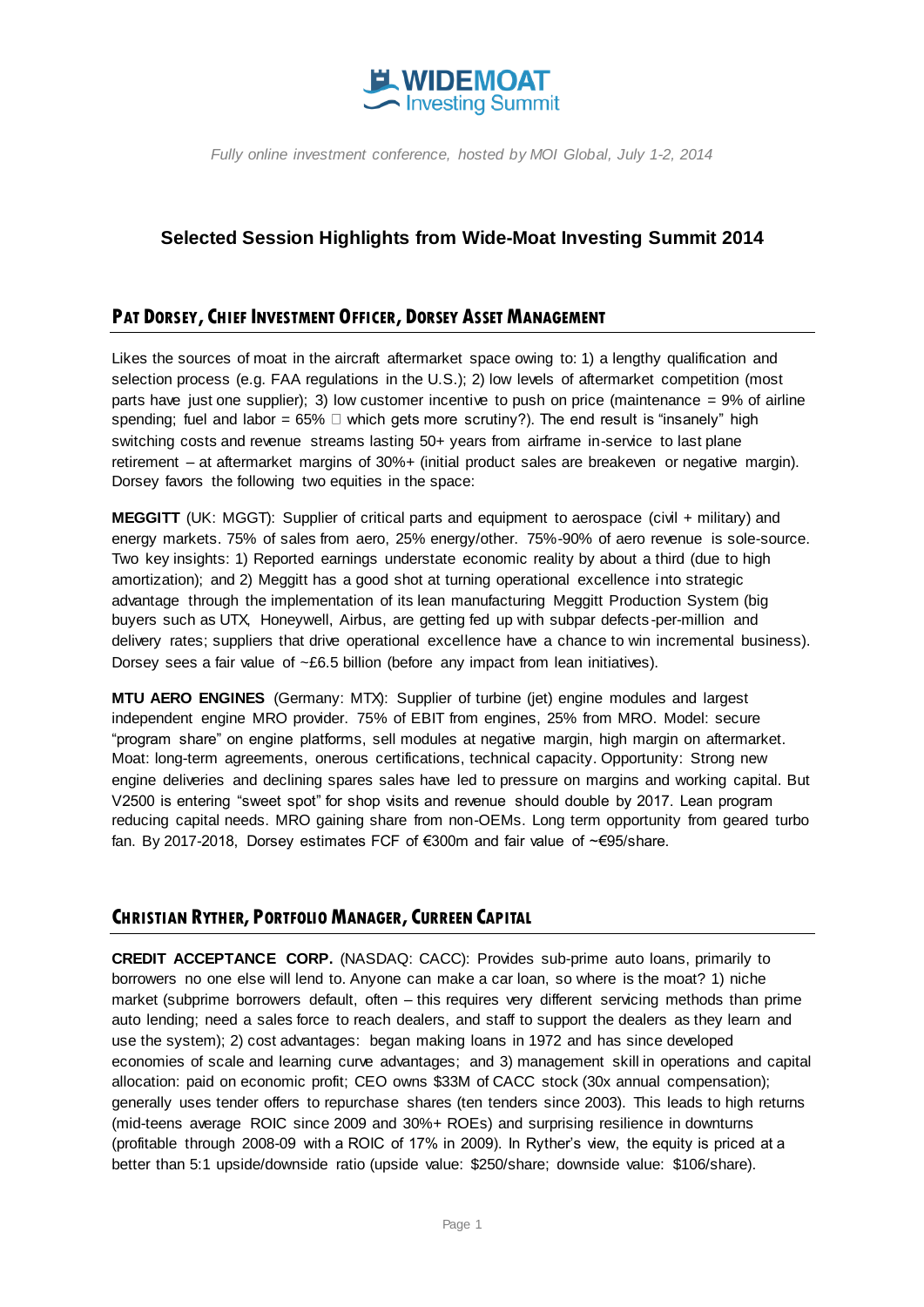

#### **MATTHIAS RIECHERT, PORTFOLIO MANAGER, POLLEIT & RIECHERT INVESTMENT MANAGEMENT**

**ENERGY ASSETS** (UK: EAS): UK-based company that collects stable, inflation-protected cash flows from gas meters and data loggers. EAS installs, owns and manages gas meters in the industrial and commercial sector in the UK (more than 2/3 of revenues are recurring). It is ideally positioned to profit from a land-grabbing opportunity: the exchange of old to new "smart enabled" meters (drivers are energy efficiency and EU-wide regulation) and a domestic regulatory-driven break-up of the traditional monopolistic market structure under National Grid. Moat: switching costs (costs for site visit, capex for new meter, gas supply interruptions) and search costs/reputation (for new business the company competes based on reputation). The equity is cheap on an absolute and on a relative basis compared to its main competitor Smart Metering Systems. Riechert estimates that EAS will grow its EPS to 0.42 in less than three years. Growth is less predictable (but not unlikely) afterwards.

#### RUPAL BHANSALI, CHIEF INVESTMENT OFFICER - INTERNATIONAL EQUITIES, ARIEL INVESTMENTS

**COACH** (NYSE: COH): Continues to dominate the accessible luxury handbag category despite increased competition (Michael Kors and other premium lifestyle brands). Management has acknowledged recent missteps and is well along the way in terms of fixing the problems (new designer Stuart Vevers with a heritage in designing luxury handbags at Mulberry and LVMH; product: increased newness, broadened assortment and redesigned collections; new pricing strategy: launched higher quality, higher price point merchandise, reduced promotions; revamped distribution: reinvigorated retail channel via redesign, changed wholesale account management; increased marketing spend: \$50 million on personalized marketing campaigns on loyal customers). While execution risk is high, there is light at the end of the tunnel (highly profitable and growing franchise in Asia; white space potential in men's collections, footwear and outerwear; brand repositioning from handbags to broader lifestyle assortment; and lucrative category exposure – end market is growing and very profitable). The recent valuation, including a strong balance sheet, provides a very attractive risk-reward for this out-of-favor equity (especially versus competitor and investor favorite Kors).

**TUMI** (NYSE: TUMI): Travel and business products leader with a business model built on: 1) design excellence; 2) functional superiority; and 3) technical innovation. Missed earnings guidance since going public in 2012 has created distrust among investors and led to an attractive recent valuation. The brand is only in the "early innings" of its global expansion potential in a fragmented category (market share wins can drive growth). At \$20 per share, the valuation is attractive, especially relative to Samsonite, the investor favorite in the sector.

#### **TIM ERIKSEN, PRESIDENT, ERIKSEN CAPITAL MANAGEMENT**

**FTD** (NASDAQ: FTD): Recent United Online spin-off; premier floral and gifting company, providing floral, gift and related products to consumers, retail florists, and other retail locations mainly in the U.S., Canada, the U.K., and Ireland. Recognized FTD and Interflora brands, supported by the iconic Mercury Man logo displayed in tens of thousands of floral shops. Sources of moat: 1) network of florists is difficult to duplicate; 2) scale allows FTD to more easily add ancillary products such as cakes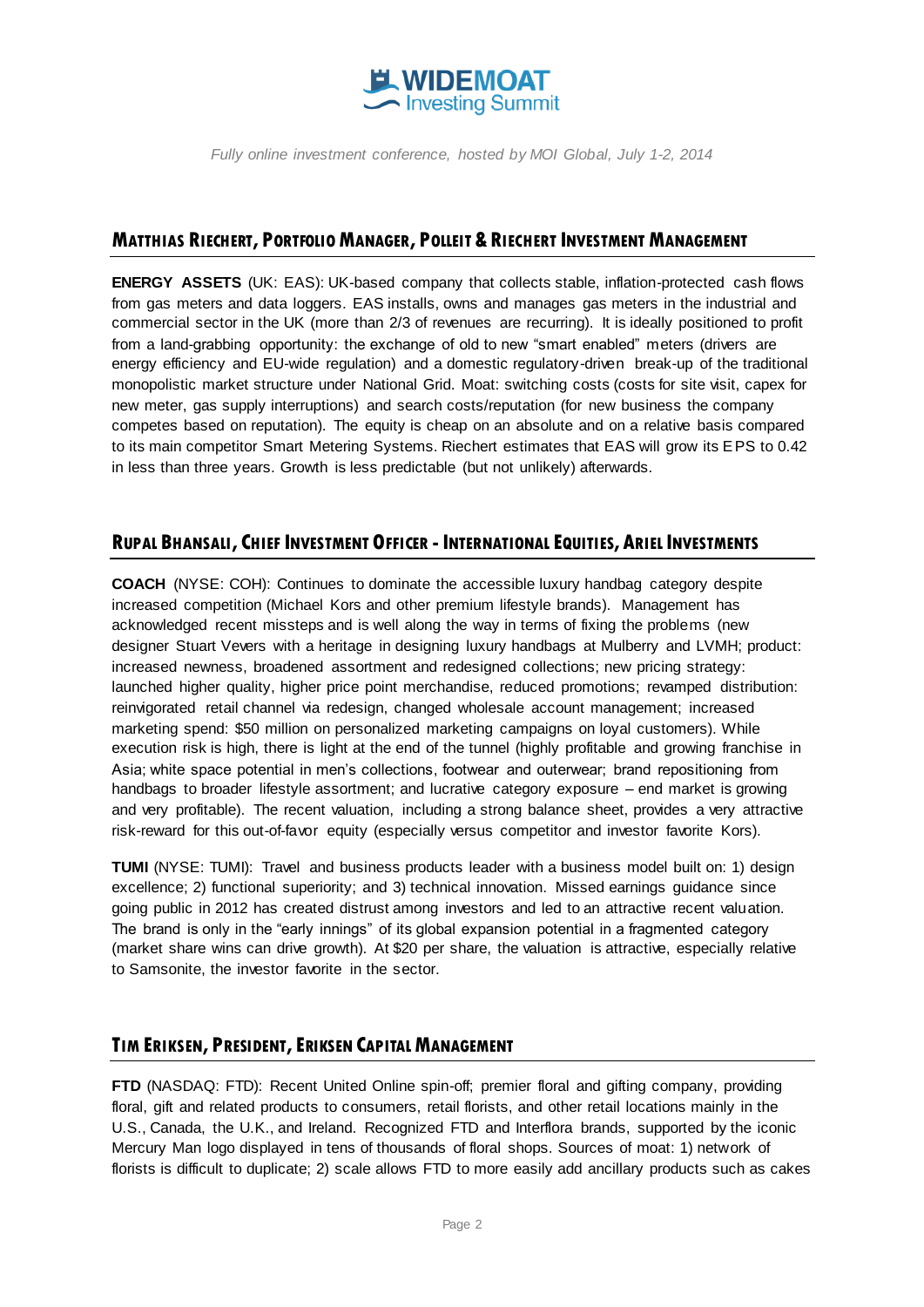

or gifts. This allows the company to operate with negative working capital (it collects from its customers before having to pay its florists) and to have stable, predictable cash flows. ~\$50 million of annual free cash flow (8-9% FCF yield) would allow FTD to be debt free in three years. FTD authorized a \$50 million share buyback program in February. Eriksen thinks it is likely that FTD is acquired after the two-year timeframe from spinoff (late 2015 / early 2016) as FTD has a history of private equity involvement due to the predictable (and modestly growing) cash flow profile.

#### **JEROME ARCHAMBEAUD AND ERIC BOROIAN, PORTFOLIO MANAGERS,FOCUS ASSET MANAGERS**

**DELTICOM** (GERMANY: DEX): Online tire dealer with a leading position in Europe (45-50% market share), which contributes  $\sim$ 70% of company revenue. Offers  $\sim$ 100 tire brands with 25,000 models and has a network of 37,000 fitting partners in various countries across Europe. ROCE is over 30%, driven by: 1) size/scale, making them the largest and only online tire retailer that can work directly with manufacturers (most others operate with wholesalers, increasing their costs and reducing their margins), leading to a lower cost base; 2) only player to have their own warehouses, making them more efficient and better in terms of logistics and delivery; 3) has by far the most fitting partners in the industry (37k), making them the most convenient retailer to work with (tires are bought by customers online, but need to be fitted and installed in a local dealer/garage; and 4) large installed customer base, which is extremely hard to replicate, and which will be important in the next replacement cycle. Sales could reach ~€1 billion by 2017-2018 assuming 10-15% volume growth as online penetration increases (only ~10% currently), moderate price competition, and better mix. Given the upcoming tire replacement cycle, especially in Germany, a 7-9% operating margin at some point during the period (from a current level of about 4%) is achievable, leading to an EBIT range of €70-90m over the next 3- 4 years. At a 12-14x EV/EBIT multiple (similar to the last cycle), this would imply an enterprise value of ~€1.1 billion, and an equity value of ~€1 billion (~€600 million present value, discounted at 10%).

#### **JONATHON FITE AND ARVIND MALLIK, MANAGING PARTNERS, KMFINVESTMENTS**

**WESTERN UNION** (NYSE: WU): "World dominator" of the global money transfer industry. Core franchise is cash-based consumer money transfer, but WU also has fast growing online and mobile capabilities and recent acquisitions are enabling B2B capabilities. Sources of moat: 1) trusted brand; 2) economies of scale); and 3) network effect (500k+ agent locations, 100k+ ATMs, 200+ countries). This leads to revenues and net income of 4x and 15x greater than the next competitor Moneygram. At the recent valuation (FCF yield of ~10%), the shares are priced for disappointment. What's making WU shares cheap? 2013 revenues were down 2% y-y as the company surprised investors with aggressive pricing cuts in late 2012. Regulatory and compliance requirements jolted investors (again) in 2013 with unexpected costs (incremental burden of 3%+ of revenue). Newer entrants (e.g. Xoom.com, Bitcoin, Walmart) also led to concerns about the moat. Fite and Mallik believe these are all solvable problems the company is already addressing (revenue growth is back with 4% constant currency growth in Q1; cost savings aimed at offsetting compliance costs; fighting competition with WU.com, growth accelerated to 45% in Q1 and WU likely to offer "instant" ACH online transfers this year). As the company mitigates the recent margin drag and restores growth, the stock should re-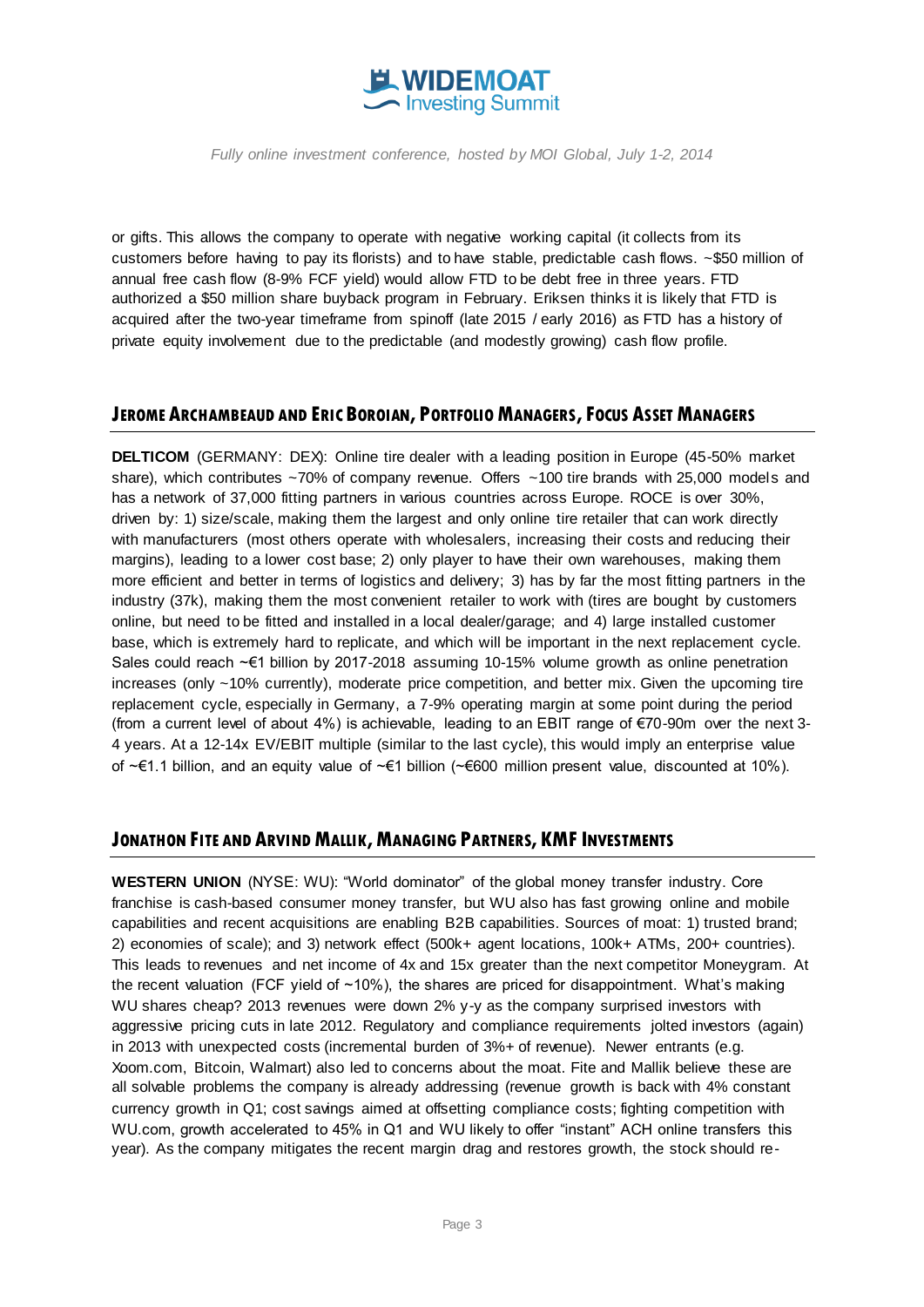

price to \$29+. Another positive is capital allocation (reduced shares outstanding by more than 25% since 2008) and incentives (CEO Ersek owns 1.8M shares, 30X salary, bought when shares fell).

### **JOHN HELDMAN AND DAVID HUTCHISON, PORTFOLIO MANAGERS,TRIAD INVESTMENT MANAGEMENT**

**NATIONAL OILWELL VARCO** (NYSE: NOV): Leading provider of equipment and components used in oil and gas drilling and production. Sources of moat: 1) lowest cost of production and service delivery (largest in industry, competition only with specific offerings not entire product line; large installed base makes global service delivery cost-effective); 2) powerful brands (collection of 140+ branded products, some going back over 100 years, long track record with rig operators); and 3) high switching costs (difficult for new market entrant to combine wide product line with years of experience NOV offers its customer base; customers familiar with NOV equipment, training customer employees to use complex products; often "no other vendor"). This leads to 15-20% operating margins for years (highest among major oil patch vendors) and exceptionally high returns on assets of 30%+ pre-tax (\$3.5B EBITA on ~\$10B PPE + Inventory). Heldman and Hutchison estimate NOV fair value at \$178 per share by 2017 based on \$6,050 million of EBITA and an 11x multiple (assumes share count declines from 429 million to 374 million as a result of share repurchases during the period).

### **JASON SUBOTKY, PORTFOLIO MANAGER, YACKTMAN ASSET MANAGEMENT**

**TWENTY-FIRST CENTURY FOX** - CLASS B (NASDAQ: FOX): Strongest growth prospects of any traditional major media/entertainment company. Valuation is attractive given the business quality (businesses have strong consistency and predictability due to income tied more to fees than advertising) and strong potential for earnings growth in 2015-2016. Huge long-term opportunity in international markets. Potential to receive better value for satellite units. Separation from News Corp in 2013 and significant investments in FY 2014 have caused both classes of shares to lag. As the Class B voting shares, which have significant liquidity, trade at a discount to the Class A shares due to the Australian de-listing, the Class B shares offer an even more compelling risk-reward trade-off.

# **ROBERT DEATON, MANAGING PARTNER,FAT PITCH CAPITAL**

**BLACKHAWK NETWORK HOLDINGS** (NASDAQ: HAWK): Pioneer in the prepaid gift space, providing gift cards, prepaid digital products, prepaid telecom products and financial service products via a global distribution network (partners with the best and biggest brands and retailers). Sources of moat: 1) proprietary platform for activation, processing and settlement; 2) network of 400 distribution partners with 180,000 retail locations in 21 countries combined with over 600 content providers; and 3) processed 242 million transactions with a load value of \$10 billion in 2013. Fortress balance sheet with \$135 million of cash and no debt. High returns on invested capital with low capital intensity. Shareholder oriented management team focused on widening the company's moat into digital transactions and to grow the international business. Attractive valuation at a ~7% forward FCF yield and long runway to grow free cash flow at double digit rates annually.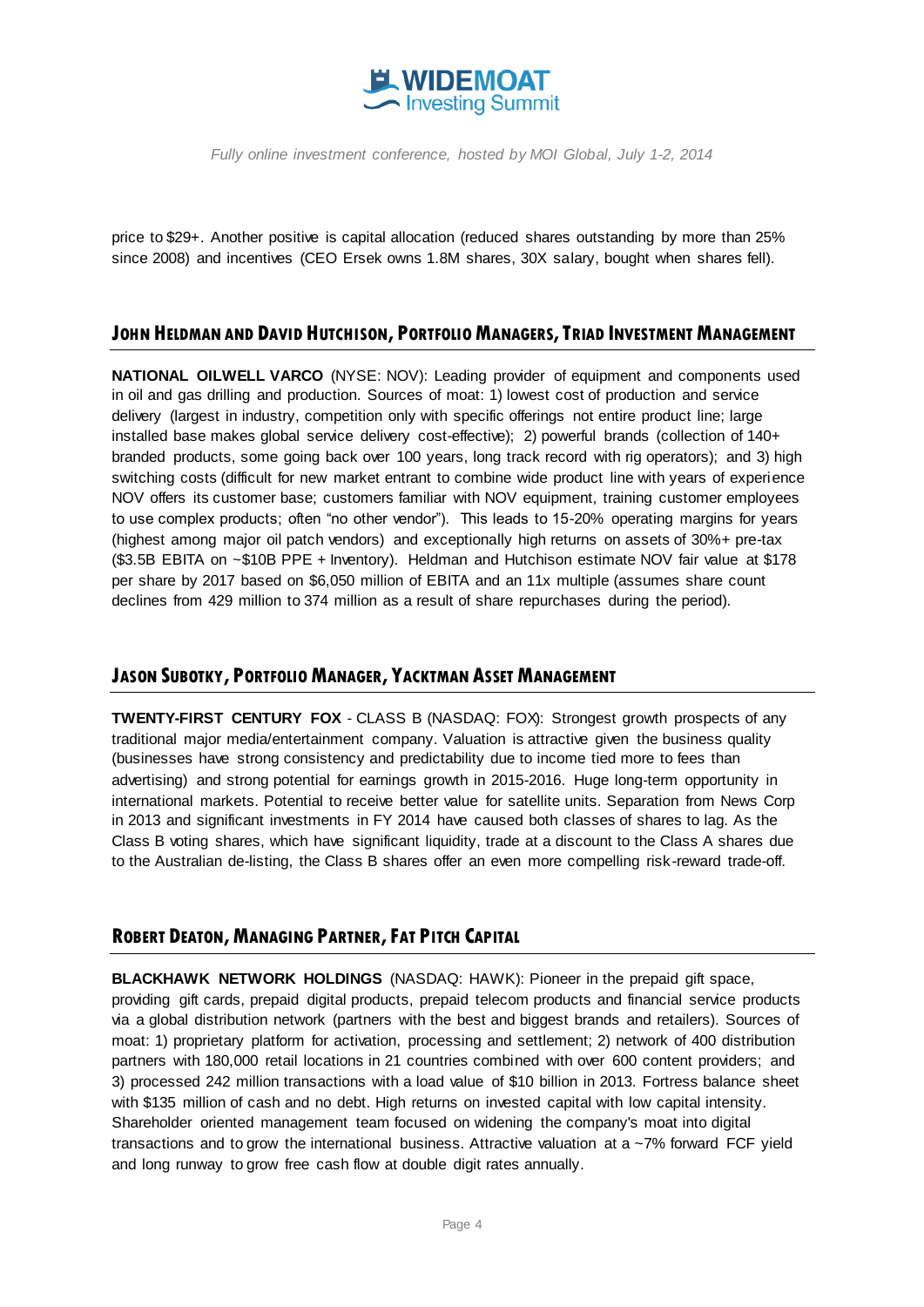

#### **JEREMY DEAL, MANAGING PARTNER,JDP CAPITAL MANAGEMENT**

**CYRUSONE** (NASDAQ: CONE): Highest quality, least leveraged data center REIT growing earnings 20%+ annually. Wide moat will protect low-20s unleveraged IRR on stabilized data center portfolio. Key sources of moat: 1) scale (allows ability to maintain unoccupied space for customer growth at low costs) and 2) reputation (creates high barrier to entry, especially for new competitors). Undeveloped capacity to grow footprint by 400% organically. Attractive valuation caused by perceived control shareholder sell overhang and limited public float. 33% upside due to special situation despite recent run up, 60-80% upside over 18 months.

# **DAVE SATHER, PRESIDENT, SATHER FINANCIAL GROUP**

**REMY COINTREAU** (FRANCE: RCO): Bad recent news creates opportunity to buy one of the premier brands in the global alcoholic beverage industry at an attractive price. The bad news revolves mainly around the recent Chinese government crackdown on extravagant gift-giving, which has reduced sales of Rémy products there (~30% of 2013-14 revenue is from Asia-Pacific). However, with a logical, long term focused family owner, strong management, and the unique Rémy Martin/Louis XIII cognac brands, the business is bound to grow over time. The margin of safety is provided by the value of current "eaux-de-vie" (estimated market value of €2.4 billion relative to current cognac pricing, or 70% of recent market cap), which implies a value for remaining brands of less than  $\epsilon$ 1 billion. The latter include valuable brands such as Cointreau and Metaxa, which combined contribute nearly 30% of operating profit (the remainder is from Rémy Martin cognacs).

# **PAUL LOUNTZIS, PRESIDENT,LOUNTZIS ASSET MANAGEMENT**

**ZOETIS** (NYSE: ZTS): Recent spin-off from Pfizer and the global #1 animal health provider serving the livestock (64% of revenue) and companion animal (34% of revenue) markets. Sources of moat: 1) 3,500+ member field force; 2) R&D and manufacturing capabilities; and 3) global regulatory expertise. Experiencing some difficulties due to the separation from Pfizer (creation and implementation of various internal departments; substantial costs to becoming an independent company) that lead current financials to understate true earning power. Lountzis estimates revenue growth of 5-6% and EPS growth of 8-12% over the next few years, implying EPS of \$1.94 in 2016, which is more reflective of underlying earning power. Given market share leadership in a growing global category (benefits from population growth, increasing protein consumption and rising global middle class), Lount zis finds the ~6% earnings yield attractive.